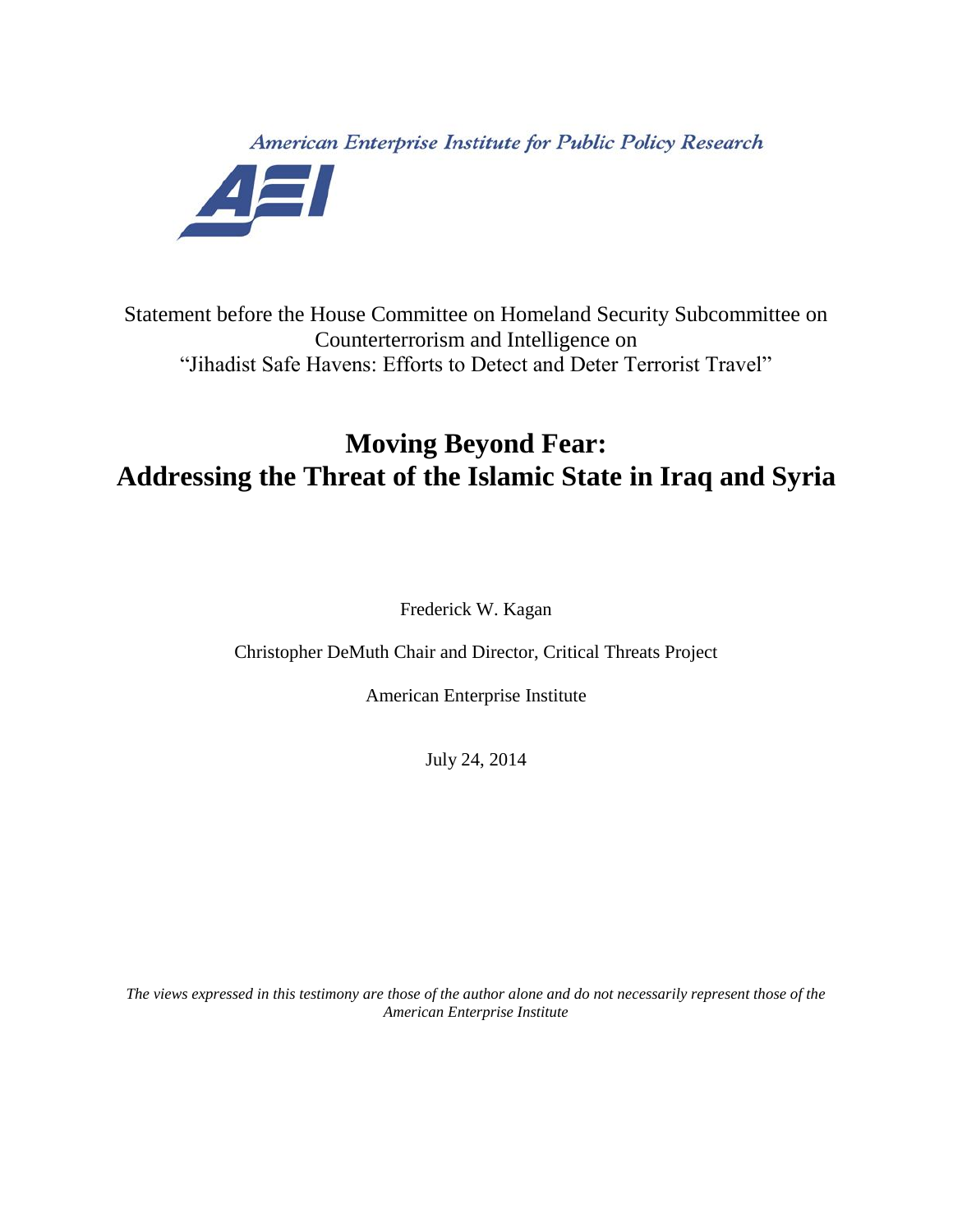The establishment and expansion of the Islamic State in Iraq and Syria (IS) represents a step-change in the threat to American homeland security and national security generally. This is the first time that an al Qaeda-affiliated group has made the leap from stateless terrorist organization to a quasi-state with a combat-effective army and the resources of a modern urban region at its disposal. The Islamic State has declared its intention of attacking Americans and is actively recruiting U.S. and European passport holders. It has acquired radioactive material from Mosul University and many millions of dollars from banks in Mosul and Anbar. We have never seen an al Qaeda threat of this magnitude before and we must face it squarely now—or face the consequences later.

The Islamic State's relationship with al Qaeda and its leader, Ayman al Zawahiri, is complex and fraught. The IS evolved from the organization known as al Qaeda in Iraq, which was a formal and recognized al Qaeda affiliate. The group changed its name to the Islamic State of Iraq in 2006, and al Qaeda leadership accepted that change, although grudgingly. When it began calling itself the Islamic State of Iraq and al Sham (ISIS) in 2013, however, asserting its control over the operations of al Qaeda affiliate Jabhat al Nusra in Syria, Zawahiri balked. Jabhat al Nusra protested vigorously and appealed to Zawahiri, who ruled on its behalf and ordered ISIS to confine itself to Iraq. The ISIS leader, Abu Bakr al Baghdad (now styling himself as Caliph Ibrahim), rejected Zawahiri's order, leading to an escalating rhetorical fight that ended with Zawihiri expelling ISIS from al Qaeda —at least, the portion of ISIS that was in Syria in early 2014. It was never clear that Zawahiri was denying the continued validity of the al Qaeda franchise in Iraq.

This dispute led to commentary suggesting that ISIS was no longer part of al Qaeda, which has led to a certain confusion in policy discussions. But the intra-al Qaeda tensions are actually of interest only to students of al Qaeda and those who parse the 2001 Authorization to Use Military Force (AUMF) with a microscope. In reality, IS remains a part of the global al Qaeda movement. It is pursuing the same ideology—the argument, in fact, was over the fact that Zawahiri thinks that Caliph Ibrahim is moving too fast along the path toward the global caliphate. It continues to draw on the same pool of financial supporters, recruiters, and would-be suicide bombers or transnational fighters. It remains, in other words, a serious threat to the U.S. and the West.

Other groups within the larger al Qaeda-associated family have established statelets and armies before. The Afghan Taliban had both in the 1990s. Al Shabaab had much more constrained versions in Somalia after 2009. Al Qaeda in the Arabian Peninsula briefly ruled parts of Abyan and Shabwah Provinces in Yemen, although its rule and its conventional military capabilities proved too tenuous to hold. None of these situations were remotely as dangerous to the U.S. as the Islamic State is today.

The Afghan Taliban ruled Afghanistan, to be sure, a fact that has made fighting its insurgency more difficult. But it was not an al Qaeda franchise and did not espouse or pursue goals beyond Afghanistan. The country it ruled, moreover, was a war-shattered, poverty-stricken land that offered little in the way of advanced resources, or even basic resources, for that matter. Al Shabaab was an al Qaeda affiliate (although a secret one until 2012), but it also ruled one of the poorest regions of the world and, at that, its rule was heavily contested. Iraq is an advanced, urban society with a highly literate and technicallyeducated population, vast natural resources, and excellent infrastructure, even after many years of war. And the Islamic State has already demonstrated that its aims transcend Iraq and even Syria. It has set its immediate sights on Jordan and Lebanon and threatened Iran and us. The danger is unprecedented.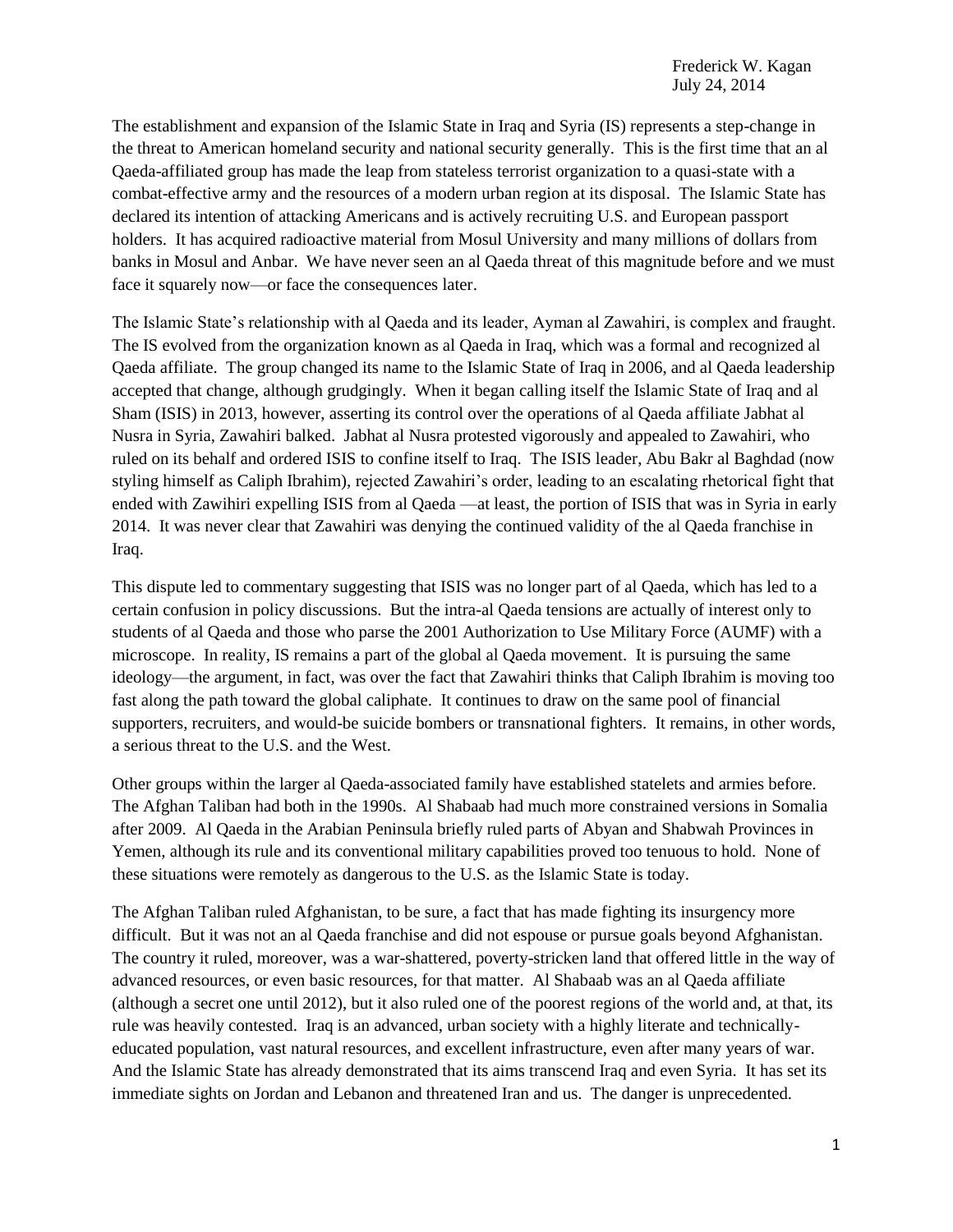Frederick W. Kagan July 24, 2014

Recognizing the danger is not the same as seeing a solution, however. The IS was able to advance rapidly because hollowed-out and demoralized Iraqi Security Forces (ISF) in the north collapsed. Its advance was halted in large part because of the mobilization of Iranian-backed Shi'a militias and an armed populace. Even so, Iran has had to deploy probably hundreds of members of its own Islamic Revolutionary Guards Corps (IRGC), the commander of its Qods Force, Qassem Soleimani, and elements of the IRGC Air Force as well to stave off the Islamic State's attacks. The situation remains tenuous and the security of Baghdad is by no means as certain as many appear to believe. The Islamic State is not ten feet tall, but neither is it negligible.

The Iranian presence and obvious fear of the IS has led some Americans to muse on the feasibility of either letting the Iranians fight this fight for us or even actively cooperating with Tehran against a common enemy. This superficially plausible strategy will not survive contact with the reality that the Iranian leadership sees the IS as an American-created and –supported tool for retaining U.S. influence in the region having abandoned Iraq and Afghanistan and lost in Syria. Supreme Leader Ayatollah Ali Khamenei and his closest associates have categorically rejected cooperation with the U.S. in Iraq—even in the midst of the nuclear negotiations when friendly overtures might have been expected—and ceaselessly repeat the mantra that the U.S. is backing the Islamic State.

Even if we could somehow persuade Khamenei to work with us in Iraq, the results would not be satisfactory. Iranian rhetoric is pan-Islamic, but its tools and techniques are narrowly sectarian. Khamenei is now backing Iraqi Prime Minister Nuri al Maliki for a third term, despite the insistence of the U.S. and all but the most sectarian Iraqi actors that he step aside. The Shi'a militias that are Iran's primary action arm in Iran also conduct sectarian killings that fan the flames of Sunni resentment and are important elements of the Islamic State's recruitment efforts. Iranian involvement in Iraq will make the situation worse, not better, and rapidly.

The prospect of sending American ground forces back into Iraq is distasteful, to say the least. Some have argued for a sort of expanded drone campaign (expanded from nothing, by the way, since the U.S. had not been targeting al Qaeda in Iraq or Syria at all before the fall of Mosul) or direct air support to Iraqi forces instead. This approach will fail. To begin with, air campaigns alone have never done more than disrupt terrorist organizations. Even the extremely aggressive drone program that decimated al Qaeda in Pakistan was unable to destroy the group. But the IS is not a terrorist organization anymore. It is a small state and it has a small army. Targeted strikes will have even less effect on it, and they are likely to backfire.

The Iraqi Security Forces (to say nothing of Bashar al Assad's Syrian troops) have become sectarian. Iraqi social media refers to them as "Jaish al Maliki," Maliki's army, simultaneously dismissing the notion that they are Iraqi forces and equating them with the Jaish al Mahdi, the sectarian and Iranianbacked Shi'a militia formed by Moqtada al Sadr. If the U.S. simply provides air support to the ISF we will be seen as taking Maliki's (and Iran's) side against the Sunni. It is far from clear, moreover, that the ISF could retake the territories it has lost even with U.S. air support and without U.S. support on the ground. The U.S. had an extremely hard time, we should remember, driving al Qaeda in Iraq from Baghdad and Mosul with 150,000 troops on the ground. The Iraqis will find it harder, not easier, because the ISF is regarded with such suspicion by many Sunni.

We may well face a simple and extremely unpalatable choice: send at least some U.S. ground forces back to Iraq or watch the consolidation of the first ever effective al Qaeda state and army. There is no